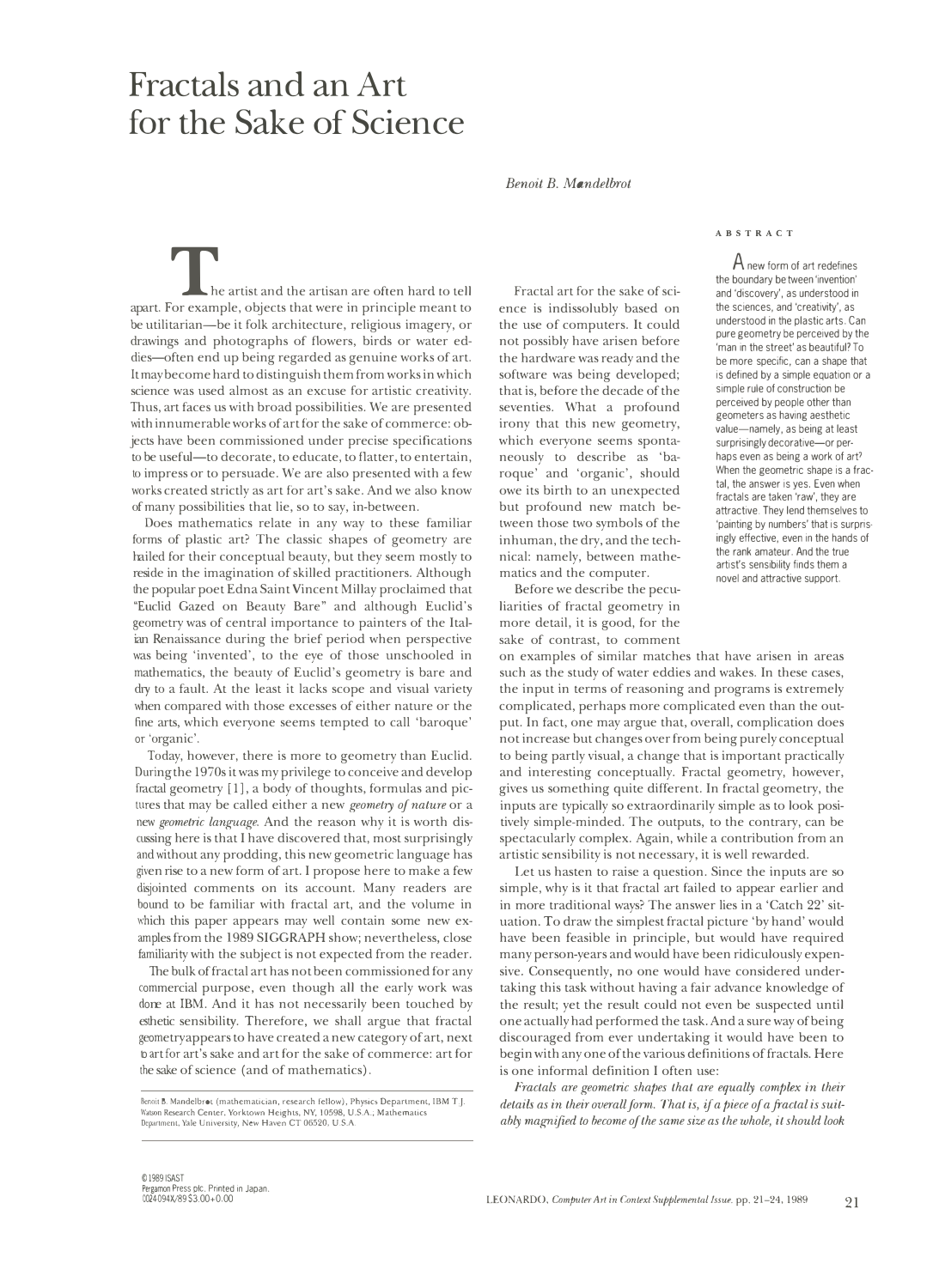



*like the whole, either exactly, or perhaps only after a slight limited deformation.* 

Are we not right in the middle of dry geometric principles? An artist could expect nothing from fractals defined in this fashion, hence no one at· tempted to draw them carefully. The few old fractals that had been known under various names (and depicted for at least a century) are also the least interesting esthetically because one glance shows that everything about them has been obviously put in by hand; they are orderly to excess. These images, however, began to grow in number and in variety after they were picked up and made into the first few 'words' in the new geometric language of fractals. This happened with my first book in 1975 [2].

*of Nature* **(Ref. [4]). Their being set as neighbors is meant to illustrate the basic fact that fractal art straddles the boundary between art that is, and is not, representational.** 

What were the needs that led me to single out a few of these monsters, calling them *fractals,* to add some of their close or distant kin, and then to build a geometric language around them? The original need happens to have been purely utilitarian. That links exist between usefulness and beauty is, of course, well known. What we call the beauty of a flower attracts-the insects

that will gather and spread its pollen. Thus the beauty of a flower is usefuleven indispensable-to the survival of its species. Similarly, it was the attractiveness of the fractal images that first brought them to the attention of many colleagues and then of a wide world.

Let me tell how this started happening. In the 1960s, the basic idea of the theory of fractals was already present in my mind, having been devised to study such phenomena as the erratic behavior of stock prices, turbulence in fluids, the persistence of the discharges of the Nile, and the clustering of galaxies, which manifests itself with the presence of great intergalactic empty spaces. But society seemed to think that my theories, their mathematical techniques and their goals were strange, as opposed to simply new. As a result, my attempts to make my thoughts accepted as sound seemed always to encounter a wall of hostility that words and formulas failed to circumvent.

One day it became necessary to convince Walter Langbein, the editor of a water resources journal, to accept a paper I had co-authored. He was a skilled and able scientist, but not one to gamble on wild, unproven ideas. I decided to resort to a tactical detour, presenting him with two images in the hope that Langbein would find it impossible to distinguish between reality and 'forgeries' that were based solely upon an early fractal theory. If this were to happen, he would no longer be able to view this theory as irrelevant to his work, he could not and would not reject our paper outright, and he might eventually accept fractals. This is indeed what happened: the detour through the eye turned out to be successful, and its offspring grew beyond expectation.

What happened next to fractal art as it evolved brings us to the traditional dichotomy between representational and nonrepresentational art. In the well-recognized forms of art, this dichotomy no longer seems so strongly etched, and fractal art straddles it very comfortably. The earliest explicit uses of fractals gave me the privilege of being the first person to tackle in a new way some problems that must be among the oldest that humanity had asked itself: how to obtain 'figures' that represent the shapes of mountains, clouds and rivers? It turns· out that, when the representation of nature by fractal is perceived as successful, it also tends to be perceived as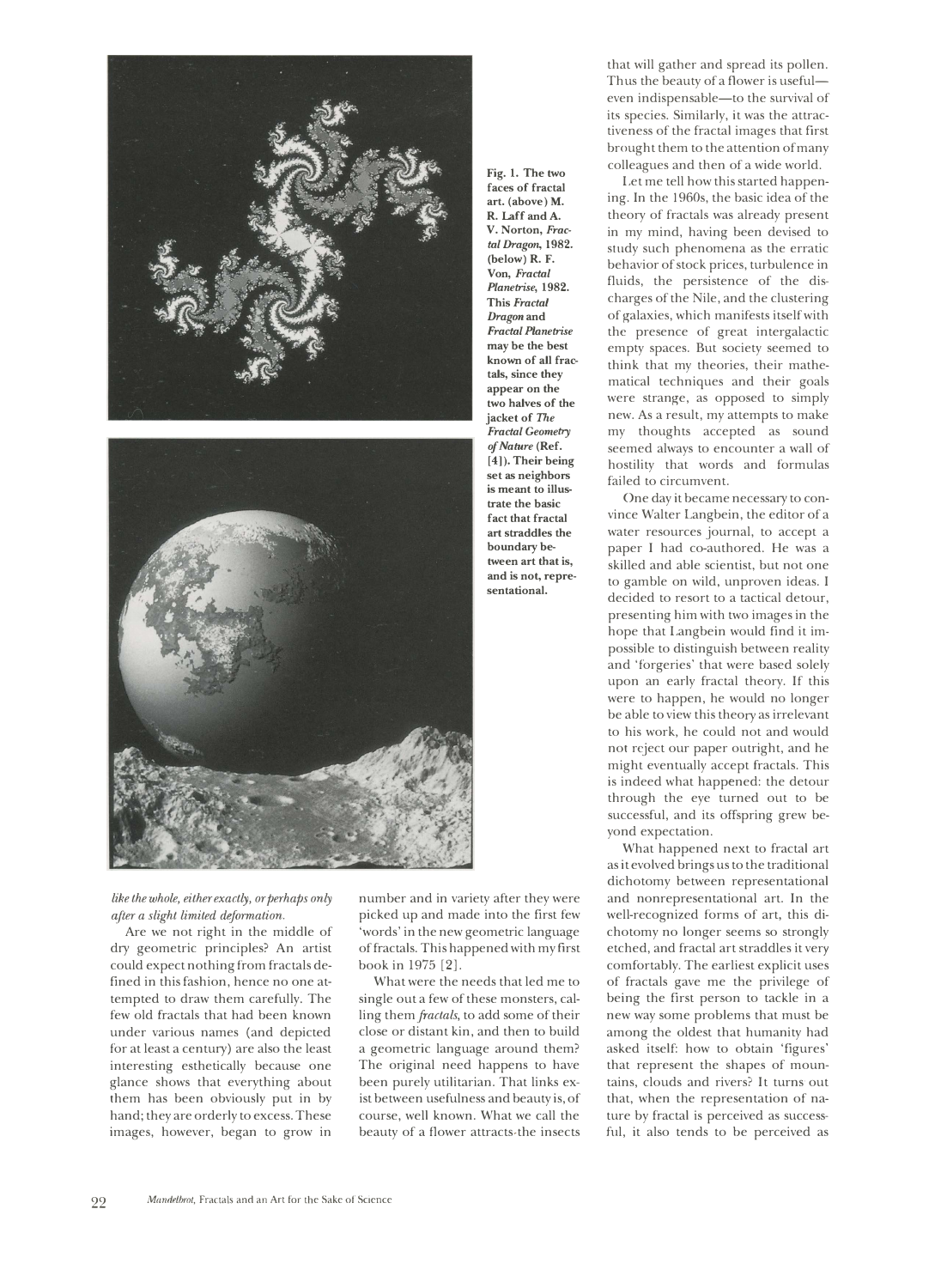beautiful. Unquestionably, the fractal 'forgeries' of mountains and clouds are examples of representational art.

The skeptic will immediately raise another question. Is it not true that the colors used to render these mountains and clouds are chosen by rules that have nothing to do with any geometry? If this is so, these 'forgeries' are not purely fractal. What precise role, then, does color play in the acceptance of what you call 'fractal art'? This may sound like a very strong objection, but in fact it is easy **to** answer.

First ofall, the question did not and could not arise with the first fractal pictures, simply because they were in black and white. I might also add that in many cases this supposedly obsolete palette is the one I continue to favor.

When the use of color did arise, Richard Voss and I worried that it might detract from our primary concern with the geometry. Thus, initially he decided to color his art simply, as in' the *London Times World Atlas;* but in landscapes viewed from an angle instead of the zenith, this proved to be visually unacceptable. However, we continued to avoid excessive artistic intervention, and Voss kept his esthetic urges under the tightest of control. This, in my opinion, helped fractal geometry make its intended point. Once that point was achieved, how-

**Fig. 2. Fractal landscapes. These illustrations exemplify three of many successive stages in the development of fractal landscapes. One may call these stages, respectively, 'archaic', 'classic' and 'romantic'.** 

**The archaic wire model illustration (above) was done by S. W. Handelman (1974), who was then my programmer at IBM at a time when our work was dominated by the extreme crudeness of the tools.** 

**The classic illustration (below) is by Richard F.**  Voss of IBM (1985). It is an improved form of one in **a series he prepared for my book of** 1982 (4). **By then, the computer tools had become less obtrusive, and allowing fancy to take over was a genuine temptation. But fantasy had to be resisted because these pictures were primarily tools of scientific discourse. The wonder is that these extreme constraints should have allowed the emergence of Voss's masterpieces of subdued elegance.** 

**The romantic illustration (see back cover) is by my present Yale student,** F. **Kenton Musgrave, and myself** (1989). **Today, wire models that are better than the archaic one take l second to be computed and drawn on a workstation, and the number of available colors has changed from being unmanageably small to being unmanageably large. The most innovative use of fractals now is to serve as support for an artist's inspiration and skill .** 

ever, a completely different situation was created in which reserve was no longer an overriding obligation. In the recent crop of pictures by F. Kenton Musgrave, 'SIGGRAPH tricks' are allowed, but one *absolute* constraint remains. Every surface that is depicted must be a fractal surface, and all commands that are used to improve the rendering must be global commands. To 'fix' an unsatisfactory corner of a piece by a local patch is not permitted. Many computer artists would find this constraint to be quixotic, but it is essential if fractal art is to preserve its integrity.

While dealing with fractals intended as forgeries of nature, we found that cases soon began to multiply in which this intent failed. The result, however, remained just as beautiful, and occasionally even more so. Happy errors! Furthermore, a person fascinated by shapes could not avoid forgetting on occasion the original goals of the fractal geometry *of nature* and would play on with fractal algorithms just to find where they might lead. Thus as a fractal model of mountains is deformed by changing the values given **to** one or a few numbers that characterize the fractal's form, 'the picture becomes less and less 'realistic' as a mountain and gradually becomes altogether 'surreal'.

Even more striking surrealism prevails within the second major aspect of fractal geometry. Fractal 'dragons', of which the 'oldest' is reproduced here (see Fig.  $1$ )—and of which millions seem to have been drawn since-have never been meant to represent anything in nature. Their intended usefulness concerned mathematics, since they helped me investigate a process called the 'dynamics of iteration'. Early in the century, the mathematicians Pierre Fatou and Gaston Julia had found that this process presents a deep and surprisingly intellectual challenge. Then for 60 years hardly anyone touched the problem because even the most brilliant mathematicians, when working alone with the proverbial combination of pencil-andpaper and mental images, found that its study had become too complicated to be managed. My fresh attack on iteration could rely upon the help of the computer, and It was effective: the new mathematical order was spectacular. For the purposes of this discussion, this does not matter at all, of course; but a side result does matter a great deal: the resulting balanced co-existence of order and chaos was found almost invariably to be beautiful.

As in the case of the fractal mountains, the new iteration-generated fractals were already perceived to be